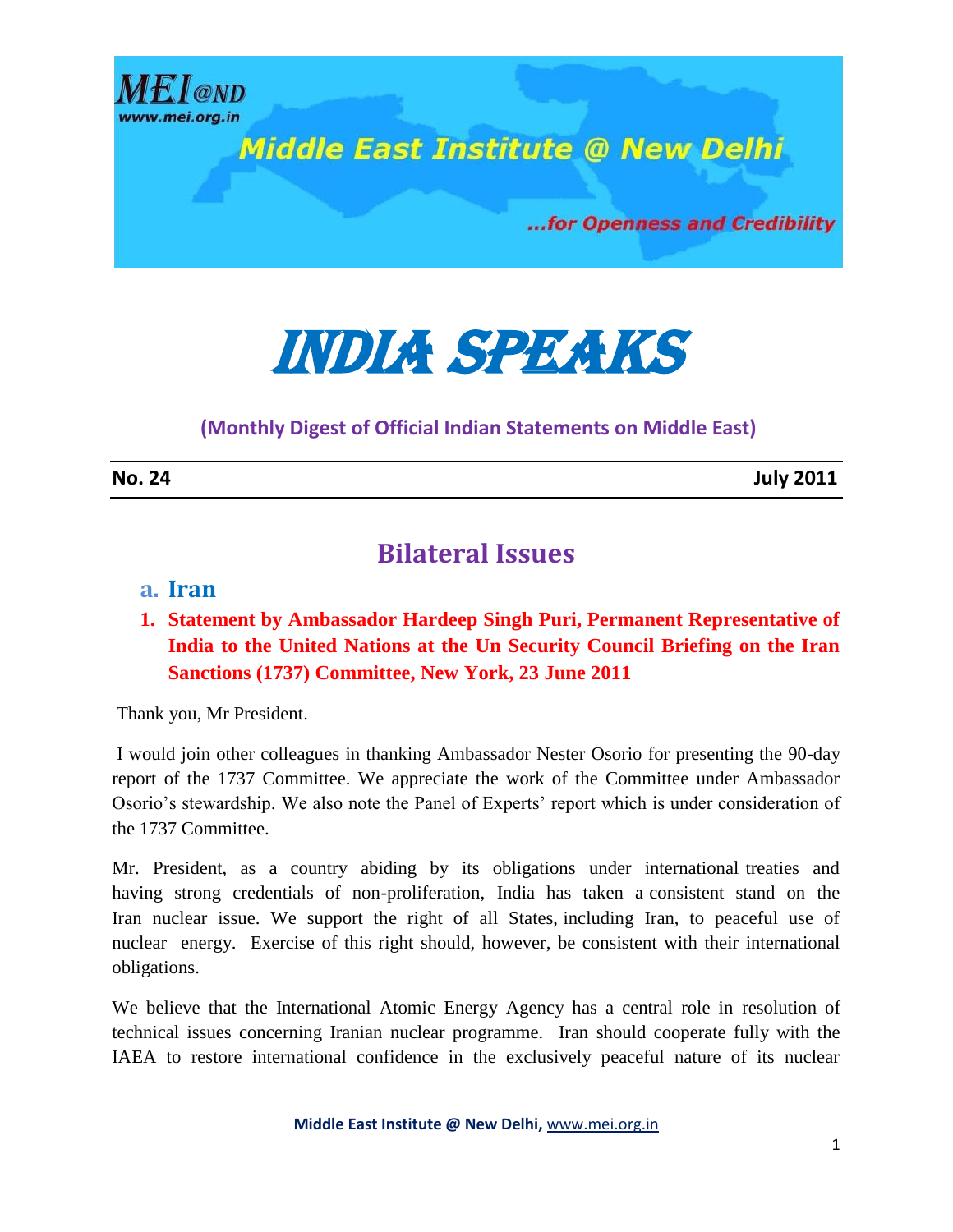programme. We support intensification of efforts to address the Iranian nuclear issue by peaceful means, through dialogue and negotiation.

Mr. President, we call upon all sides to fully implement the resolutions this Council has adopted. All efforts should be made to ensure that legitimate trade and economic activities of Iran and other countries do not suffer while implementing the measures sanctioned by the relevant resolutions.

Earlier this month, the mandate of the Panel of Experts was extended for another year. We support the Panel's work to assist the 1737 Committee in a fair and transparent manner. Like any other Panel, we expect that the work of the Panel will be in accordance with its mandate. On our part, we will continue to engage with other members of the Committee to enable its work effectively and efficiently.

Thank you.

*Source: Permanent Mission of India to the United Nations, New York, <http://www.un.int/india/2011/ind1876.pdf>*

- **b. Kuwait**
- **2. Satish C. Mehta appointed as the next Ambassador of India to Kuwait, New Delhi, 23 June 2011**

Mr. Satish C. Mehta, Joint Secretary at headquarters has been appointed as the next Ambassador of India to Kuwait. He is expected to take up his assignment shortly.

*Source: Ministry of External Affairs, New Delhi, <http://meaindia.nic.in/mystart.php?id=530217770>*

#### **c. Oman**

#### **3. J.S. Mukul appointed as the next Ambassador of India to Sultanate of Oman, New Delhi 6 June 2011**

Mr. J.S. Mukul, Joint Secretary at headquarters, has been appointed as the next Ambassador of India to Sultanate of Oman in succession to Mr. Anil Wadhwa. He is expected to take up his assignment shortly.

*Source: Ministry of External Affairs, New Delhi, <http://meaindia.nic.in/mystart.php?id=530217709>*

## **d. Sudan**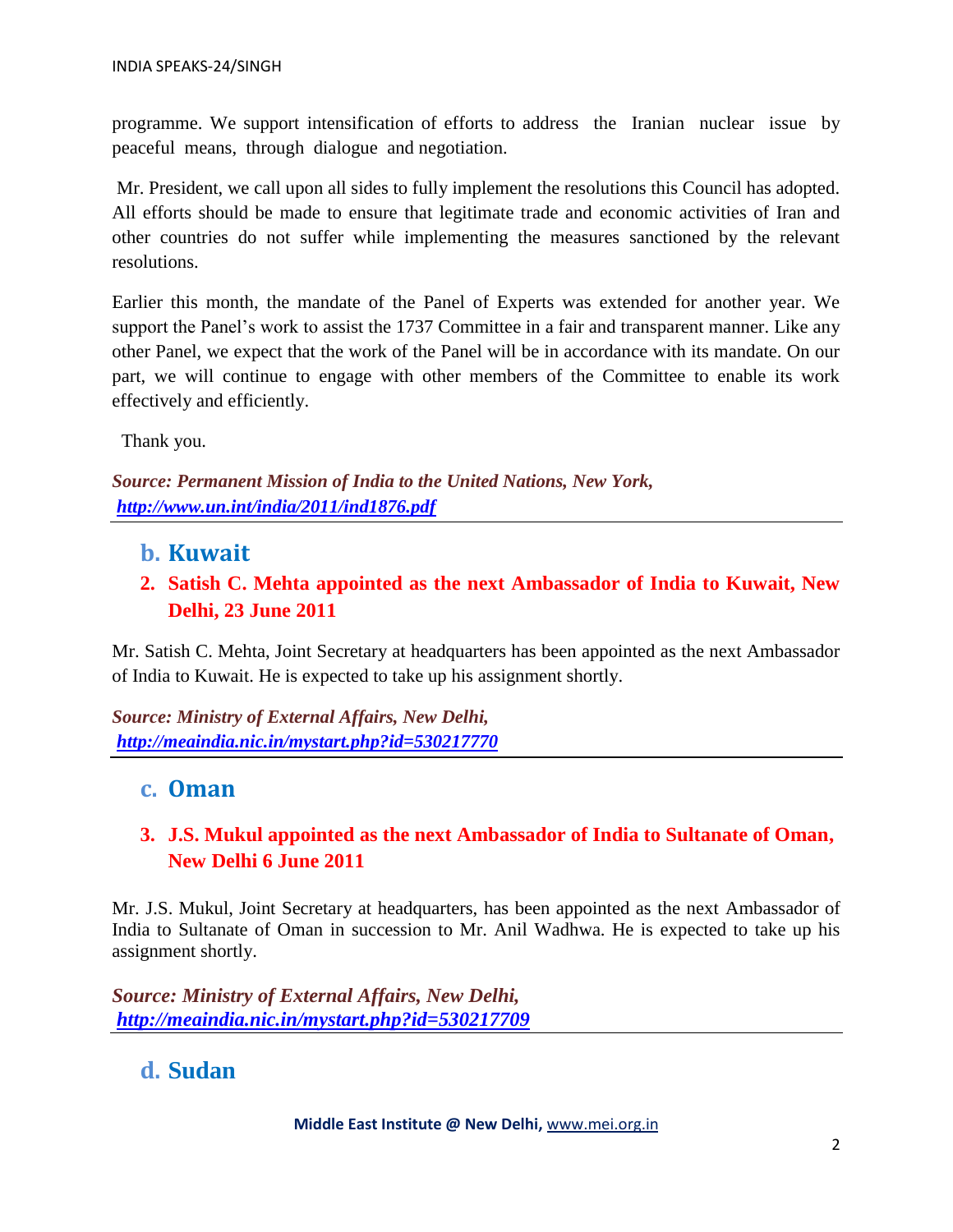#### **4. Statement by Ambassador Hardeep Singh Puri, Permanent Representative at the UN Security Council briefing on Sudan , New York, 20 June 2011**

Thank you, Mr President.

At the outset, I would like to thank President Thabo Mbeki and SRSG Haile Menkerios for their briefings on the situation in Abyei and other areas in the Sudan. I also want to thank the PR of the Sudan and Representative of the Government of South Sudan, Mr. Ezekiel Lol Gatkuoth, for their statements.

Mr President, over the past month, we witnessed serious deterioration in the security and humanitarian situations in Abyei, Southern Kordofan and adjoining areas. More than one hundred thousand persons are reported to have been displaced. The UNMIS peacekeepers have been obstructed in implementation of their mandate and access of the humanitarian agencies is also restricted. These developments not only underline the fragile security situation but also lack of trust between the CPA parties. As the post-referendum transition period nears its end, the ongoing conflicts can have disastrous consequences for the people inhabiting the region as the parties will divert scarce resources from the urgently needed nation-building tasks.

It is, therefore, necessary to expeditiously resolve the stalemate. We commend the efforts of the African Union's High-level Implementation Panel, led by President Thabo Mbeki, and SRSG Haile Menkerios to facilitate dialogue between the parties and offer a package of agreements on outstanding CPA issues, including security arrangements for Abyei and border, sharing of oil wealth, etc. The negotiations that began last week have led to signing of an agreement on Abyei today. We support the continuing efforts by President Mbeki and SRSG Menkerios to mediate between the parties to resolve other issues and urge the parties to show a spirit of compromise, flexibility and political will to reach a comprehensive agreement other outstanding issues. We also appreciate the role played by Prime Minister Zenawi of Ethiopia for security arrangements for Abyei.

Mr. President, a number of pending problems between the North and the South Sudan have long and complicated historical backgrounds. Their resolution requires patience and an approach that takes into consideration long-term interests of all the peoples inhabiting the region. Any attempt to put artificial deadlines and preconceived ideas will not be helpful to enhance mutual trust between the parties, nor for the long-term resolution of the pending issues.

We urge all the parties concerned with and interested in the issues between the North and the South to encourage the parties to abjure violence and rededicate themselves to the same spirit in which they have implemented the CPA over the last six years. Unilateral actions, particularly military operations, will not be in the interest of either party. The parties should act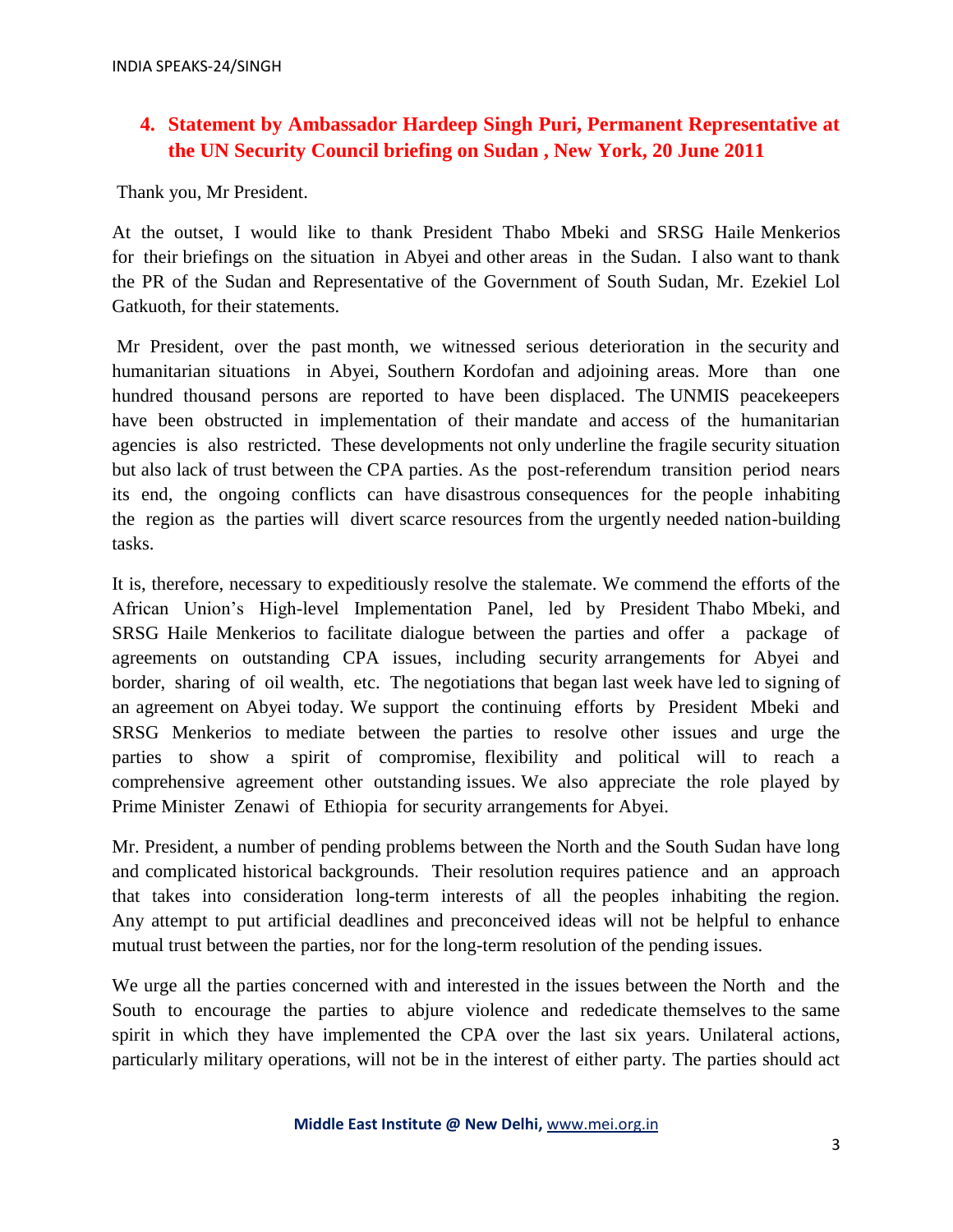with utmost restraint and refrain from provocative actions and ensure freedom of movement and access to UNMIS. They should work towards long-term cooperative relationship that will benefit both the North and the South and help them undertake urgently needed development activities. The International community, including the Security Council, should stand ready to support the parties in implementation of the agreements that they may reach. We hope that the agreement on Abyei's security will be expeditiously endorsed by a resolution of this Council. To this end, we stand ready to work with the other members of the Council.

Thank you.

*Source: Permanent Mission of India to the United Nations, New York, <http://www.un.int/india/2011/ind1867.pdf>*

**e. UAE**

#### **5. Foreign Minister of UAE to pay official visit to New Delhi, New Delhi, 25 June 2011**

Minister for Foreign Affairs of United Arab Emirates (UAE) H.H. Sheikh Abdullah bin Zayed Al Nahyan will pay an official visit to New Delhi from 26 to 27 June 2011. He will hold talks with the External Affairs Minister and is likely to call on the Vice President, as well as, the Prime Minister.

India enjoys close and multifaceted relations with UAE which is one of India's largest trade partners. During 2009-10 bilateral trade touched US\$ 43 billion. Indians comprise the largest single expatriate community in the country.

*Source: Ministry of External Affairs, New Delhi, <http://meaindia.nic.in/mystart.php?id=530217780>*

#### **6. Official visit of Foreign Minister of UAE to India, New Delhi, 28 June 2011**

H.H. Sheikh Abdullah Bin Zayed Al Nahyan, Foreign Minister of the United Arab Emirates, paid an official visit to India on 26-27 June 2011. He was accompanied by senior officials and a business delegation comprising CEOs of UAE companies having large investments in India.

On 27th June FM Al Nahyan called on Vice President Shri Mohammed Hamid Ansari and Prime Minister Dr. Manmohan Singh. He also held official delegation level talks with EAM Shri S. M. Krishna. Both sides reviewed the current state of bilateral relations and discussed recent developments in regional and international issues. FM Al Nahyan reiterated UAE's full support for India's candidature for a permanent seat in the UN Security Council.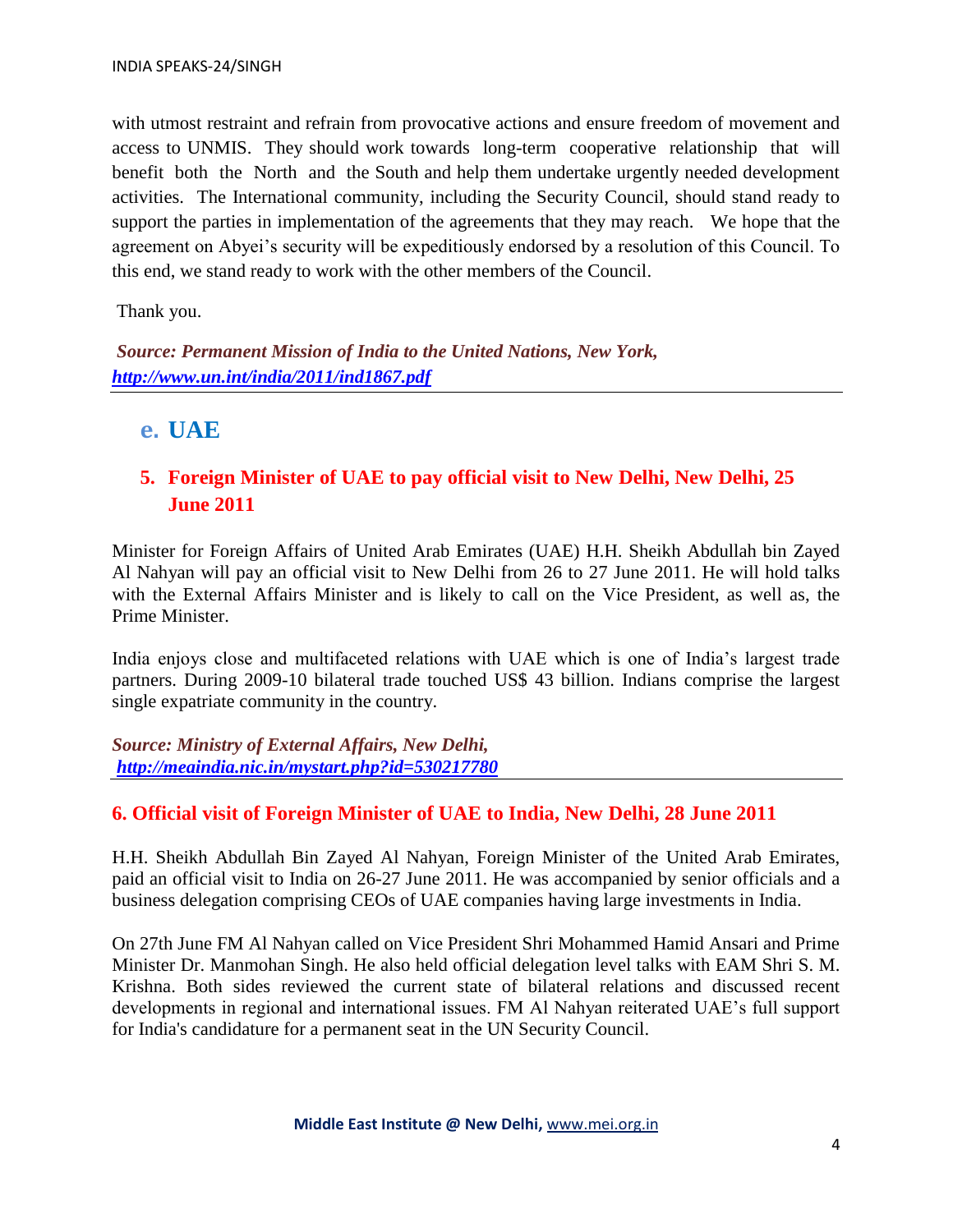Both leaders signed a bilateral MOU on periodic Political Consultations between the two Foreign Offices on bilateral issues, as well as, exchange of views on regional and international issues of mutual interest.

India and UAE have extensive political, economic and cultural ties that are growing rapidly. During 2009-10, India was UAE's largest trading partner with bilateral trade of US\$ 43 billion.

FM Sheikh Al Nahyan welcomed greater Indian investments in UAE, as well as, the other way around. Both sides agreed to work together to significantly enhance the profile of India-UAE investment relations, particularly in the infrastructure sector. It was also agreed that the Joint Commission on Economic Cooperation Meeting will be held in Abu Dhabi later this year.

*Source: Ministry of External Affairs, New Delhi, <http://meaindia.nic.in/mystart.php?id=530217788>*

#### **7. Agreement signed during the visit of UAE Foreign Minister, New Delhi, and 27 June 2011**

| Name of Agreement/MoU                                                               | <b>UAE</b> Signatory                                                               | <b>Indian Signatory</b>                                    |
|-------------------------------------------------------------------------------------|------------------------------------------------------------------------------------|------------------------------------------------------------|
| MoU<br>between the two countries<br><sub>on</sub><br><b>Political Consultations</b> | Sheikh Abdullah Bin<br>Al-Nahyan<br>Zayed<br>Minister of Foreign<br><b>Affairs</b> | Mr. S.M. Krishna<br>Minister of External<br><b>Affairs</b> |

*Source: Ministry of External Affairs, New Delhi, <http://meaindia.nic.in/mystart.php?id=530517786>*

#### **f. Yemen**

#### **8. Indian nationals in Yemen needing assistance may call on Embassy Help lines, New Delhi, 4 June 2011**

The Embassy of India in Sana'a has already set up Help Lines for Indian nationals, details of which are as under:

- Land line + 967 1425 308
- Cell +967 734 000 657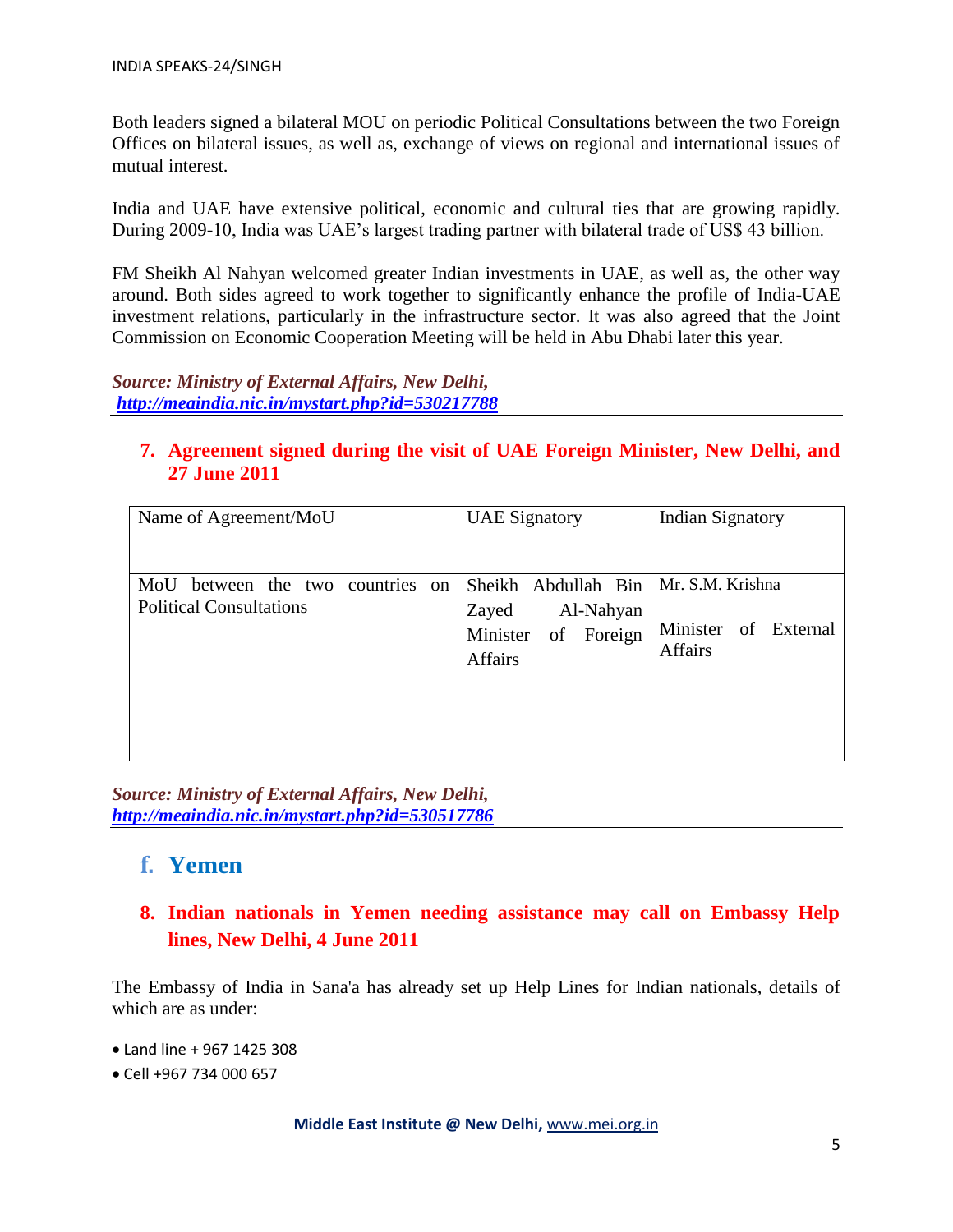Indian nationals requiring assistance of any kind, especially in travelling out of Yemen, may wish to contact the Embassy of India using the help lines.

*Source: Ministry of External Affairs, New Delhi, <http://meaindia.nic.in/mystart.php?id=530217704>*

#### **9. Help lines in MEA and Sana'a on Yemen situation, New Delhi, 5 June 2011**

Ministry of External Affairs (MEA) has already advised Indian nationals in Yemen to exit the country through available commercial means.

Over 10,000 PIOs and Indian nationals are still estimated to be in Yemen.

Keeping in view the evolving situation and to provide information / assistance to Indian nationals or their family members, MEA and the Embassy of India in Sana'a, have set up HELP LINES, details of which are as under:

#### **Ministry of External Affairs** – *(Timing 1000 to 1800 hrs daily)*

- Tel: +91 11 2301 5300 and +91 11 2301 2113
- Fax: +91 11 2301 8158
- Email: [controlroom@mea.gov.in](mailto:controlroom@mea.gov.in)

#### **The Embassy of India, Sana'a has set up revised HELP LINES for Indian nationals, details of which are as under:**

#### **Telephones:**

- $\cdot$  + 967 1433 629 (During office hours only)
- $\cdot$  + 967 1425 308 (AFTER office hours only)
- $\cdot$  + 967 711 880 938 (Round the clock LOCAL calls only)
- $\cdot$  +967 734 000 657 (Round the clock ALL calls)

**Fax**: + 967 1433 630

**Email**: [helpline@eoisanaa.com](mailto:helpline@eoisanaa.com)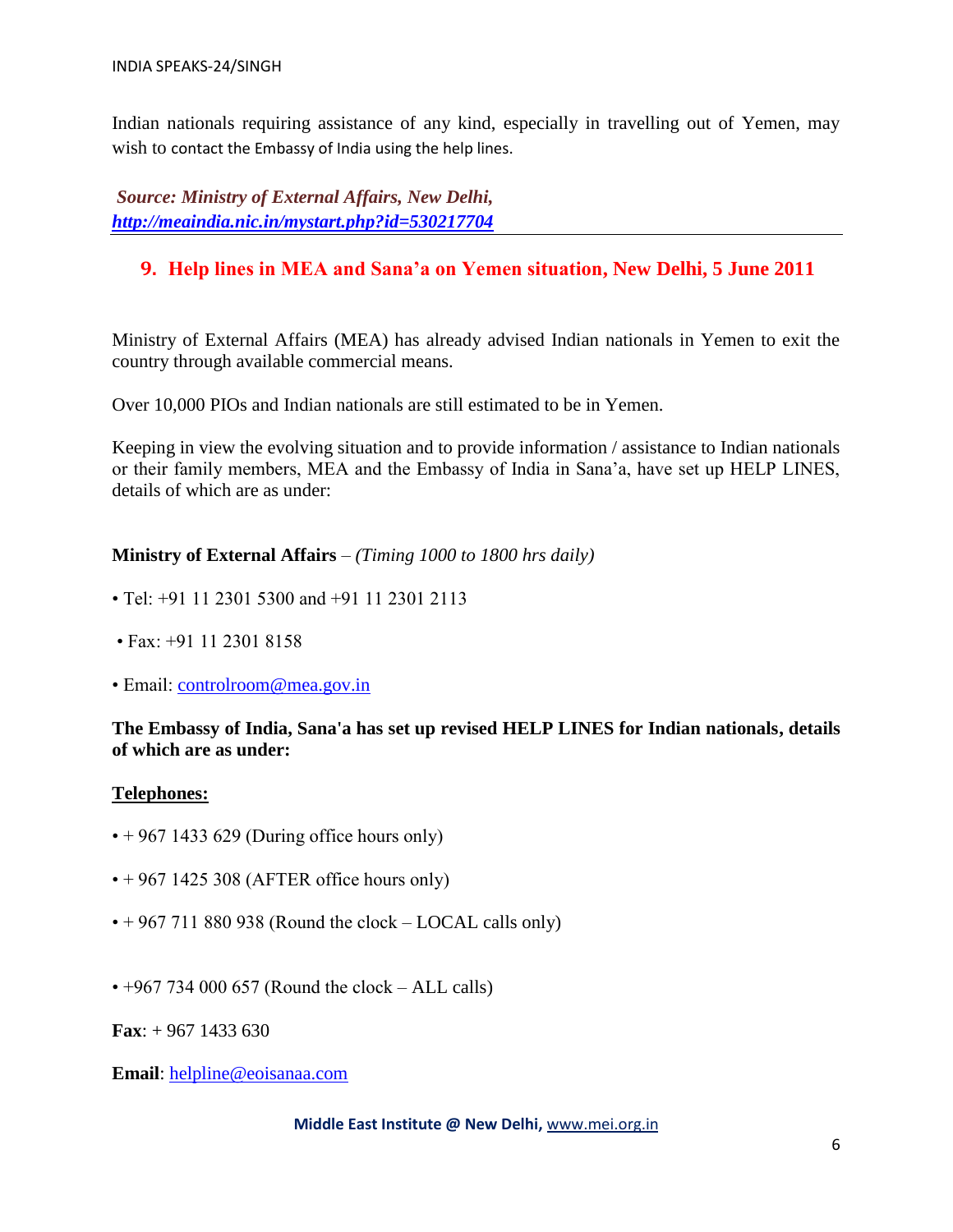Indian nationals requiring assistance of any kind, especially in travelling out of Yemen, may wish to contact the Embassy of India using the help lines.

#### *Source: Ministry of External Affairs, New Delhi, <http://meaindia.nic.in/mystart.php?id=530217703>*

### **10. Revised Help lines numbers of Embassy of India Sana'a (Yemen), New Delhi, 5 June 2011**

The Embassy of India, Sana'a has set up revised HELP LINES for Indian nationals, details of which are as under:

Telephones:

- $\cdot$  + 967 1433 629 (During office hours only)
- $\cdot$  + 967 1425 308 (AFTER office hours only)
- $\cdot$  + 967 711 880 938 (Round the clock LOCAL calls only)
- $\cdot$  +967 734 000 657 (Round the clock ALL calls)

Fax: + 967 1433 630

Email: helpline@eoisanaa.com

Indian nationals requiring assistance of any kind, especially in travelling out of Yemen, may wish to contact the Embassy of India using the help lines.

*Source: Ministry of External Affairs, New Delhi, <http://meaindia.nic.in/mystart.php?id=530217707>*

#### **11.Indian national advised again to leave Yemen – Indian Embassy in Sana'a to review arrangements after 11th June 2011, New Delhi 7 June 2011**

Ministry has advised Indian nationals in Yemen to leave the country by available commercial means. Advisories on 27 May and 5 June 2011, available on MEA website refer. Representatives of Indian Associations in Yemen have also been sensitized about the matter.

Already help lines have been set up by MEA and our Mission in Sana'a to provide assistance, including with travel, to those Indians who may require it. Embassy officials at Sana'a have been extending necessary facilitation to departing Indians. However, not even a dozen of our nationals have availed of Mission's help in the past few days and actually left Yemen.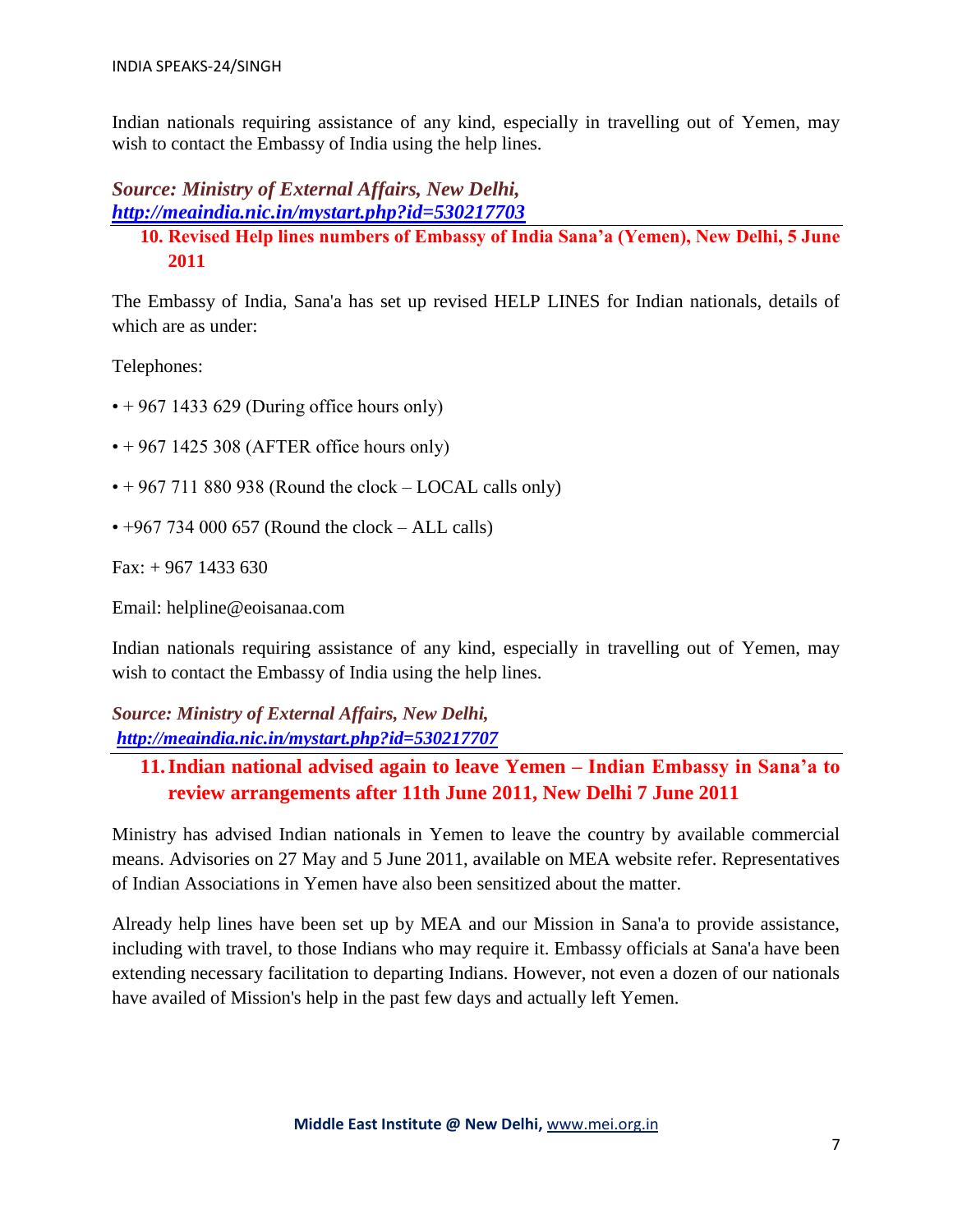All Indian nationals are once again advised to leave Yemen, given the prevailing security situation. They should urgently approach the Indian Mission in Sana'a on the help lines, given below, for any assistance that may be needed.

Telephones:

- $\cdot$  + 967 1433 629 (During office hours only)
- $\cdot$  + 967 1425 308 (AFTER office hours only)
- $\cdot$  + 967 711 880 938 (Round the clock LOCAL calls only)
- $\cdot$  +967 734 000 657 (Round the clock ALL calls)

Fax: + 967 1433 630

Email: helpline@eoisanaa.com

These arrangements will be in effect till Saturday 11 June 2011, whereupon the same will be reviewed.

*Source: Ministry of External Affairs, New Delhi, <http://meaindia.nic.in/mystart.php?id=530217718>*

**12. Travel assistance to Indian nationals needing help in Yemen, New Delhi, 10 June 2011**

In response to questions on a report in a national daily today, the Official Spokesperson said, "The report that Indians were stranded in Yemen for want of funds or travel documents does not portray a correct picture.

Ministry of External Affairs and the Indian Embassy in Sana'a have, repeatedly reached out to Indian nationals, as well as, representatives of Indian organizations in Yemen, advising them to leave the country at the earliest, by available commercial means. It has also been pointed out, time and again, that any Indian national requiring assistance including with travel, should immediately approach the Embassy in Sana'a on designated Help Lines.

This advice has been reiterated on more than one occasion. So far only a few Indian nationals have availed of the Embassy's facilitation.

It may be reiterated that the Indian Embassy in Sana'a is all geared up to assist all Indians in need, with air tickets and/or special travel documents. While several Embassies in Yemen have closed down and most others have pruned their staff to bare minimum, the Indian Embassy in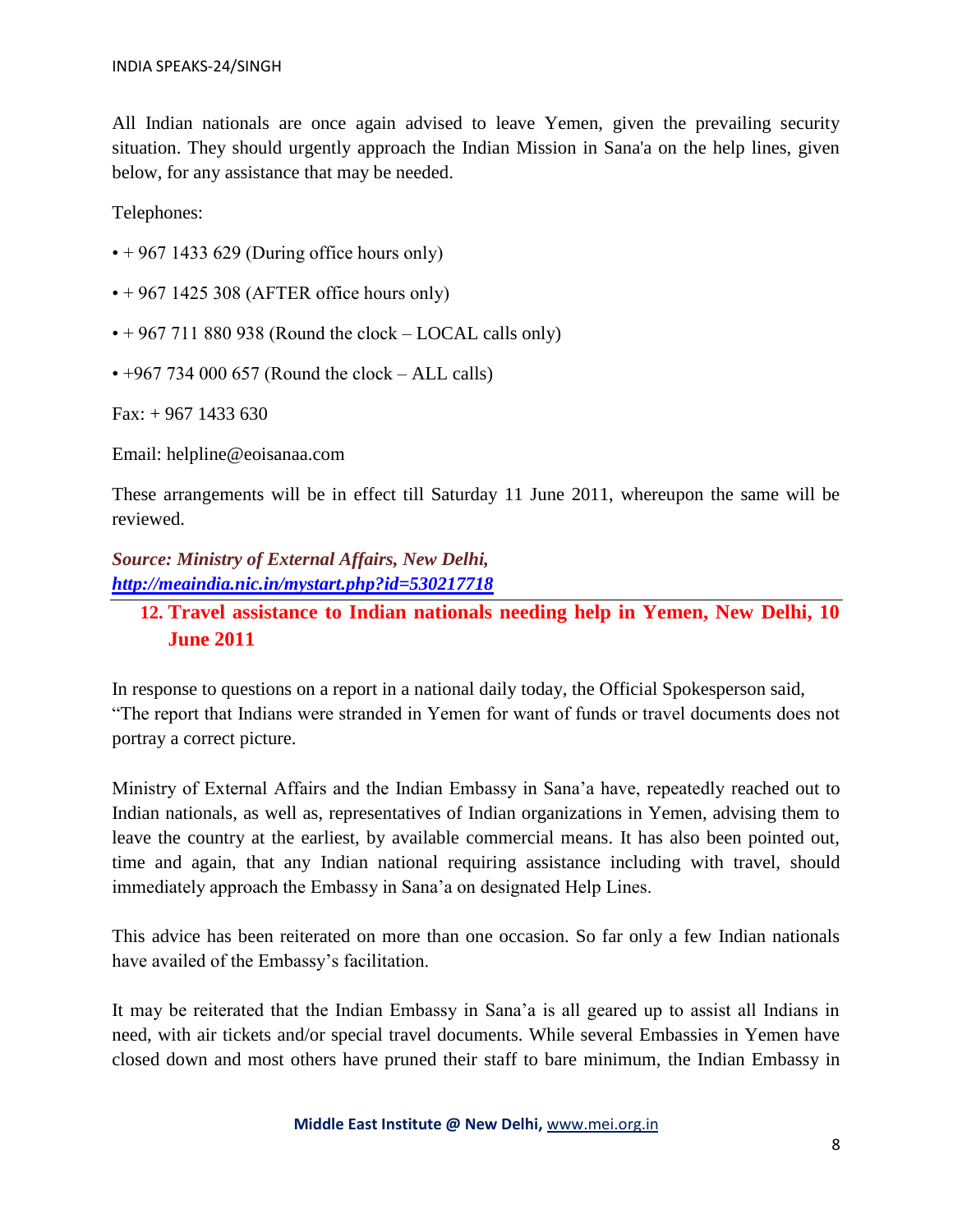Sana'a has been provided with additional personnel to assist our nationals. Commercial flights are operating regularly between Sana'a and Dubai, arrangements have been made by our Embassy to fly out all needy Indian nationals who approach the Mission."

#### *Source: Ministry of External Affairs, New Delhi, <http://meaindia.nic.in/mystart.php?id=530317733>*

#### **13.Indians Wishing to Leave Yemen advised to Register with Indian Embassy in Sana'a by 18th June, New Delhi, 16 June 2011**

Indian nationals who wish to seek help in exiting from Yemen are advised to get themselves registered with Indian Embassy, Sana'a latest by 18th June, 2011 (Saturday). Arrangements for their journey to India shall be made by the Govt. of India through the Indian Embassy at Sana'a. Ministry of External Affairs and the Embassy of India, Sana'a have also set up control rooms as under:-

Ministry of External Affairs

(Timing 1000 to 1800 hrs daily)

Email: controlroom@mea.gov.in

Tel: +91 11 2301 5300 & +91 11 2301 2113

Fax: +91 11 2301 8158

Embassy of India, Sana'a, Yemen

Land line  $+967$  1425 308

Cell +967 734 000 657

*Source: Press Information Bureau, New Delhi, <http://pib.nic.in/newsite/PrintRelease.aspx?relid=72732>*

#### **14.Assistance to Indian nationals in Yemen, New Delhi, 17 June 2011**

In response to questions, the Official Spokesperson said:

"In the last few days, only a handful of Indian nationals have sought assistance, from the Embassy of India, Sana'a, for travelling back to India. Yesterday, the Control Room set up by the Ministry of External Affairs at New Delhi, did not receive a single call for information or help.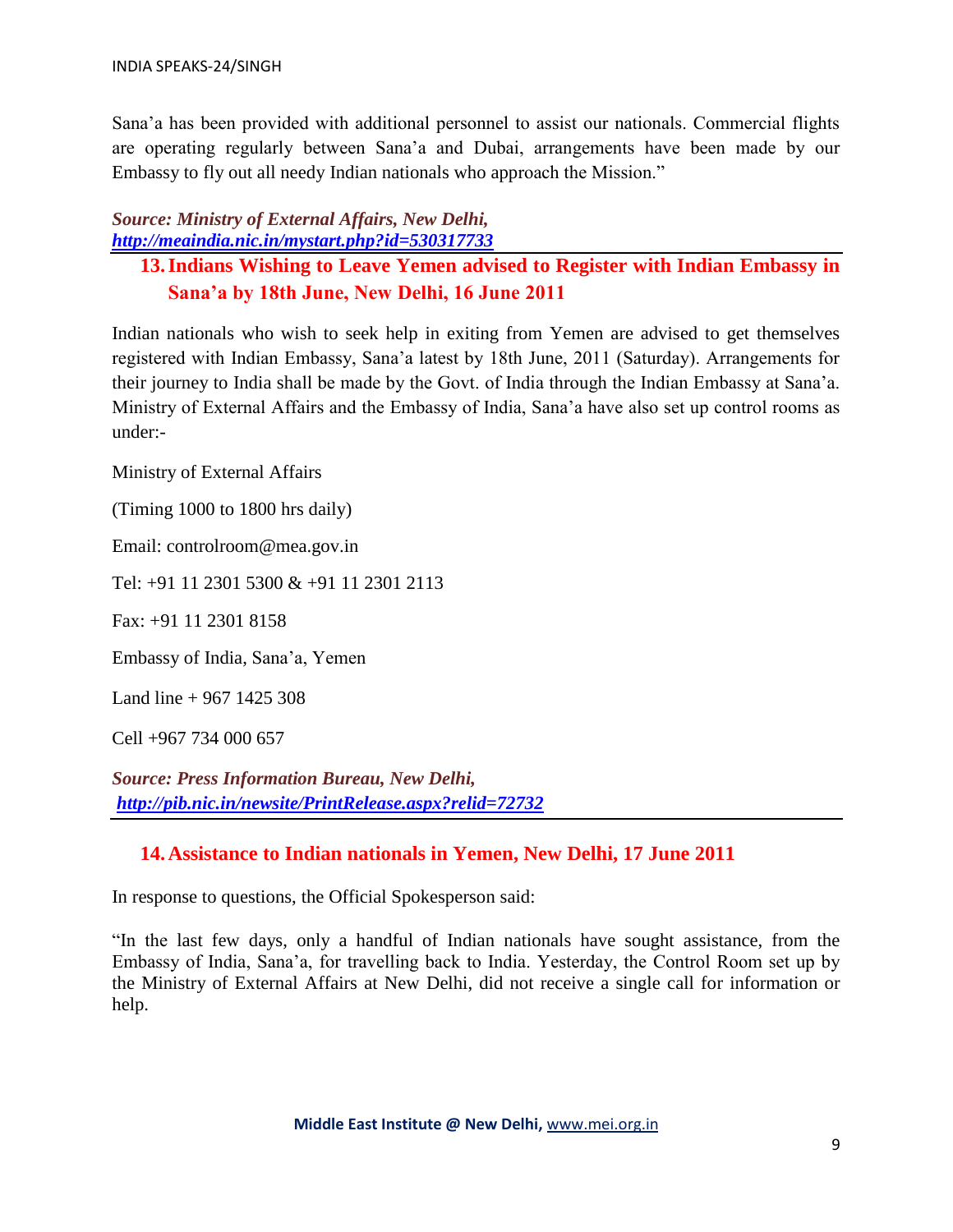As such, it has been decided to wind down the Control Room in the Ministry and the help lines being operated by our Embassy in Yemen, with effect from 1800 hrs on Saturday, 18th June, 2011. The Mission would, however, continue to render normal consular services as usual.

The Ministry and the Mission would also continue to monitor the evolving situation in Yemen closely and take whatever steps that are necessary as per exigencies."

*Source: Ministry of External Affairs, New Delhi, <http://meaindia.nic.in/mystart.php?id=530317753>*

## **Specific Issues**

### **g. Hajj**

#### **15.External Affairs Minister Mr. S. M. Krishna's Inaugural Address at Hajj Conference, New Delhi, 13 June 2011**

Mrs. Mohsina Kidwai, Member of Parliament and Chairperson of Hajj Committee of India,

Senior leaders and Hon'ble Members of Parliament,

Mr. Sanjay Singh, Secretary, Ministry of External Affairs,

Honourable Members of Hajj Committee of India,

Dr. Shaik Shakir Hussain, CEO, Hajj Committee of India,

Honourable Chairpersons and Members of the State Hajj Committees,

Distinguished Religious Scholars, Members of Media

Ladies and Gentlemen!

I consider it a singular privilege to be participating in the Annual Conference for Hajj 2011. The Conference is an important occasion which provides an opportunity for stakeholders from all over the country to make a positive contribution to the preparations for the Hajj pilgrimage, keeping the interests of our Hajjis in mind.

I extend a very warm welcome to each one of you and hope that the deliberations of the Conference would be constructive and result in practical suggestions for improving the management of the Hajj.

At the outset, I would like to express the Government's firm commitment to extend all possible assistance for successful Hajj this year too, as has been done in previous years. The pilgrimage to the Holy places of Mecca and Medina is both a cherished and life-long dream, and a sacred duty

**Middle East Institute @ New Delhi,** www.mei.org.in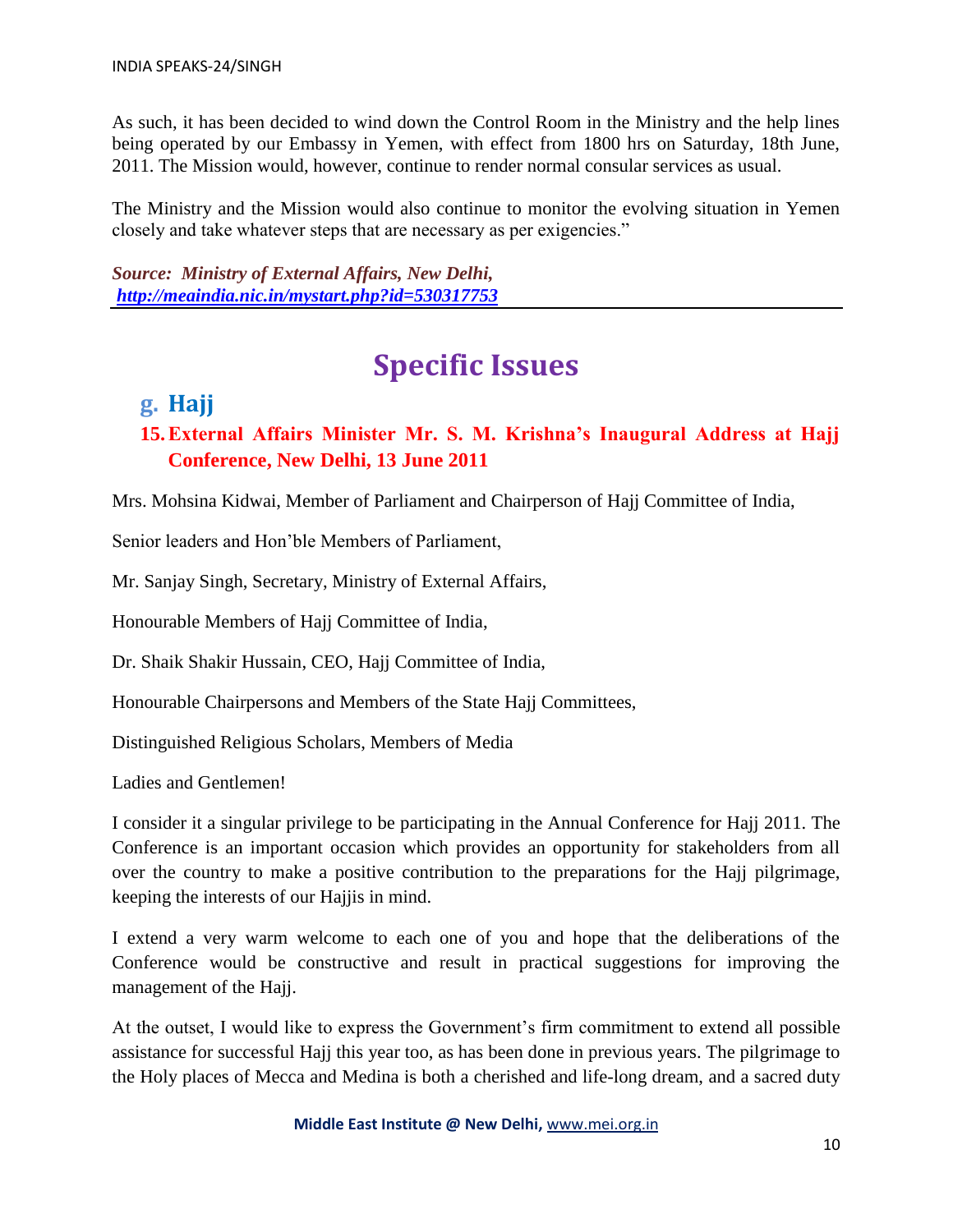for millions of our brothers and sisters in India. We shall leave no stone unturned for making the fulfilment of their dream and duty as comfortable as we can.

You would be aware that a record number of [171,671] pilgrims from our country performed Hajj last year. The success of the operations was despite late start due to several court cases challenging various aspects of Hajj policy and practice. This success could not have been possible without collective efforts of all stakeholders. I congratulate everyone concerned.

When I visited Saudi Arabia in March this year, I conveyed to the Saudi Government our Government's gratitude for the support extended to the Hajj Mission of India, and congratulated them on successful organization of Hajj 2010. The Saudi Embassy in New Delhi and the Consulate in Mumbai deserver our sincere thanks for the support extended to us, including through the timely issue of Hajj visas. I would like to thank specially His Excellency Mr. Faisal Hassan Trad, the Ambassador of the Kingdom of Saudi Arabia, for all his cooperation.

Given the fact that there has been a significant increase in the number of intending Hajj pilgrims from India, the Government has requested the Saudi Government for an enhanced additional Hajj quota. During my visit to Jeddah for the conclusion of the Bilateral Hajj Agreement with the Government of the Kingdom of Saudi Arabia on March 26, 2011, I personally handed over the request for additional seats to the Saudi Minister for Hajj.

Active preparations are underway for Hajj 2011 and Review Meeting for Hajj 2010 has been held in February 2011 in Jeddah.

Last year, a decision was taken to allow those Hajj pilgrims who have applied unsuccessfully of three consecutive years to be automatically given a seat without having to participate in the draw of lots or Qurrah. This has already been implemented. Further, as part of our efforts to continuously improve Hajj management, it has been decided to allocate confirmed seats to all the intending pilgrims over 70 years of age along with a companion, with effect from this year.

Among the many measures and reforms in the Hajj process undertaken in the recent past are elections of zonal representatives, held last year. As members of the Hajj Committee of India, these representatives make a valuable contribution. Other measures include increasing the number of embarkation points from 19 to 21; setting up an inter-Ministerial committee on charter flights for Hajj pilgrims in order to provide better facilities; and opening a Helpline by our Consulate General in Jeddah for our pilgrims in Saudi Arabia.

We are constantly monitoring the flow of passport applications and issuance of passports to Hajj applicants with a view to ensuring that they get their passports in time to complete all other formalities. I am pleased to inform you that the Government has decided to give all the pilgrims selected by the Hajj Committee of India passports with validity of eight months without police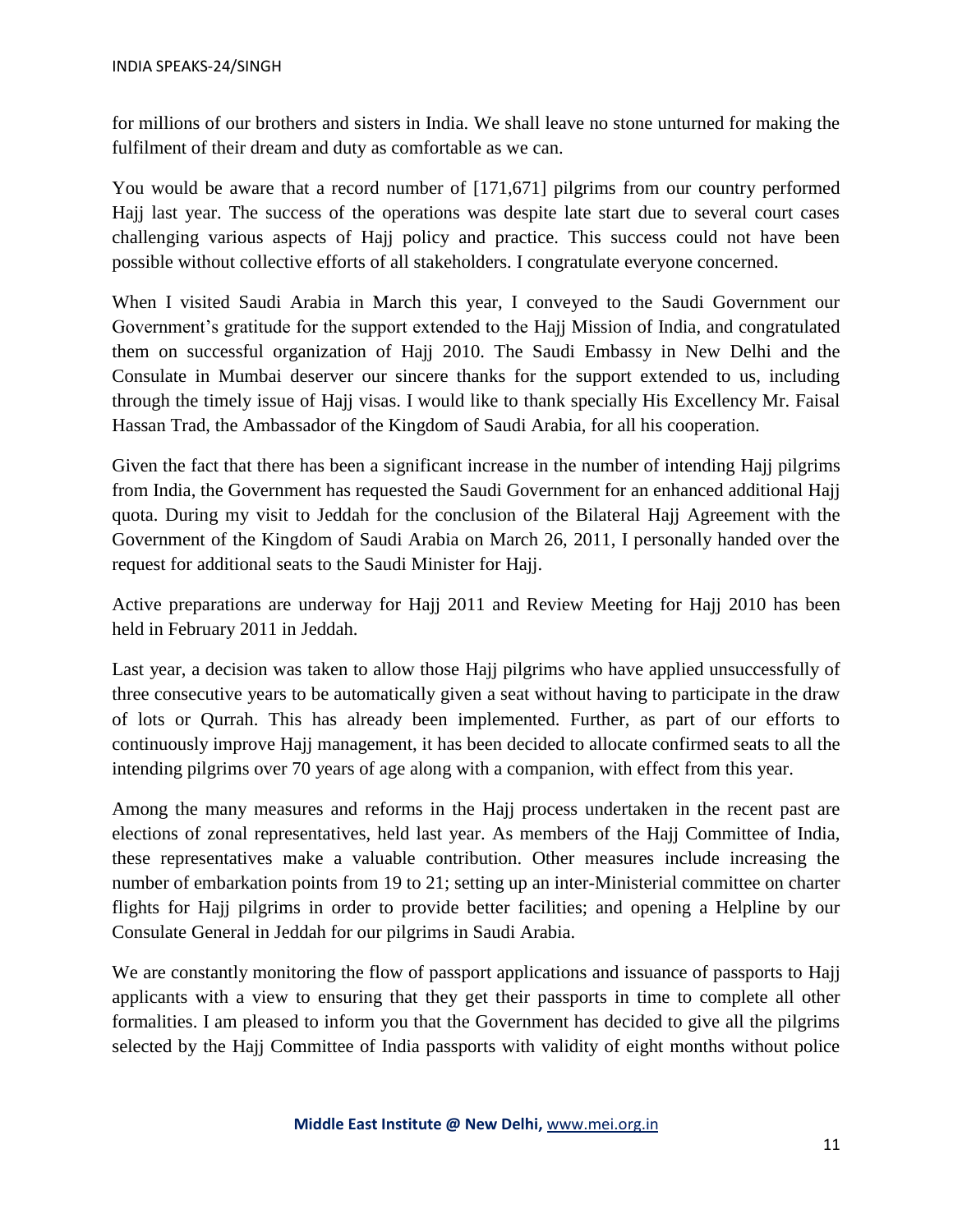verification. Regional Passport offices have been advised to hold special passport adulates for the purpose.

I understand that the Hajj Committee of India is making efforts to introduce standardized baggage system Hajj. I have also been informed that the Hajj Committee of India is taking all necessary steps to hire accommodation for the pilgrims well in time. Over [125,000] units have already been approved for hiring. Process is on for signing of agreement with the landlords.

I am happy to note that an important component of the Hajj preparations, viz. training, is to be undertaken in several cities of India soon after this Conference. There is indeed need for proper orientation and training of pilgrims through the Hajj Committee as well as the PTOs.

Ladies and Gentlemen!

In an exercise as gigantic as Hajj, which involves many agencies outside our Ministry, outside the Government of India, and outside of our country, there would always be room for improvement.

Many of you would recall that three months ago, on March 7, a meeting of Members of Parliament belonging to the Muslim community was organized by us to elicit suggestions for improvements in management of Hajj. Valuable suggestions received from Hon'ble colleagues meeting will go a long way in further improving facilities for Hajjis and overall Hajj management.

Before I conclude, I would like to assure all the distinguished participants that my Ministry is committed to solemnly carry out its constitutional responsibility for "Pilgrimages to places outside India", in consultation and coordination with other stakeholders.

I wish you all success in your deliberations. Thank you.

**Source:** *Ministry of External Affairs, New Delhi,* **<http://meaindia.nic.in/mystart.php?id=530117737>**

#### **16.Special Passport Adalat for Hajj pilgrims at RPO Delhi on 15 June 2011, New Delhi, 14 June 2011**

As part of special facilities for Hajj Pilgrims, a Special Passport Adalat is being held at the Regional Passport Office, Bhikaji Cama Place, New Delhi on 15 June 2011.

Applicants, who have been selected for Hajj Pilgrimage and do not have passports, may approach the Regional Passport Office along with selection and request letters issued by the Hajj Committee.

**Source:** *Ministry of External Affairs, New Delhi,*

**Middle East Institute @ New Delhi,** www.mei.org.in